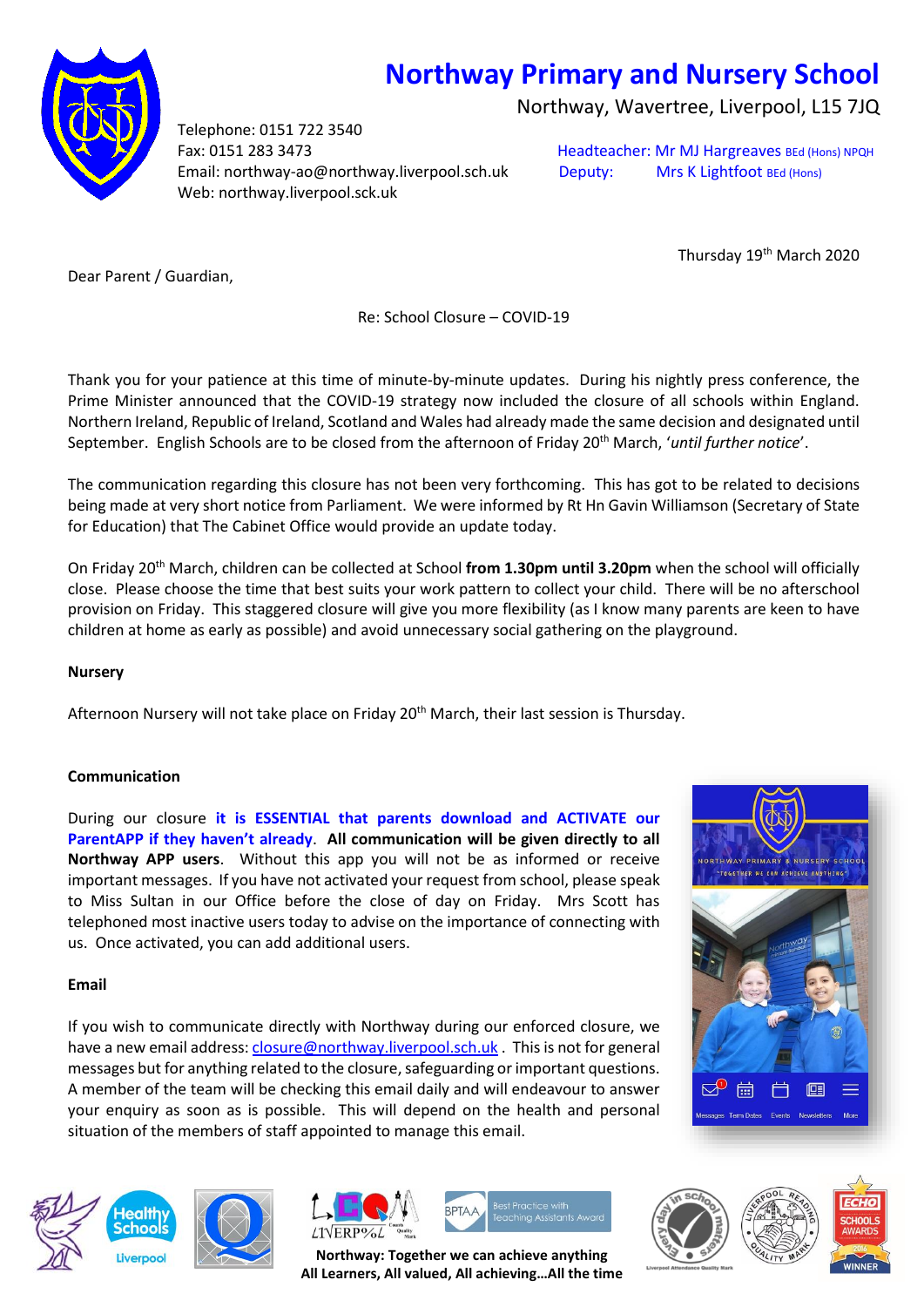

# **Safeguarding**

As a school we still have a duty of care in regard to Safeguarding. If you have any Safeguarding concerns during the closure, please remember outside agencies, such as NSPCC and Childline are available. You will also find more support networks on our school website. Our Designated Safeguarding Officer may give families a telephone call each week to check in to offer families telephone support – please do not be surprised or offended, this is just a courtesy 'check-in'.

#### **Colomendy**

Colomendy has now been re-arranged for October 2020. We realise the children will be in Year 5 when they go on the residential but we wanted to select a date when we could be almost certain it would go ahead. Payment has all been given to Kingswood so they will simply transfer the date and activities across.

#### **Home learning**

This morning the children were shown their Home Learning Packs that are all uploaded to SeeSaw. Staff have provided digital learning tasks that are accessible using your SeeSaw username and passwords. They are attached to the children's personal profile, not the parent profile. This allows tasks to be set for individuals. There are academic activities but also Mental Health and Wellbeing exercises too, so you can allow children time to top-up their wellbeing as well as curriculum learning. Lots of the activities can be completed as a family which will make it fun for all. "All learners, all valued, all achieving…all the time!"

Within SeeSaw there is the capacity for parents to communicate with teachers. Staff will be busy sharing work with your children but may not be able to answer your message immediately. Regularity of checking messages will depend on the health and availability of the staff (who may have been called to work elsewhere). Please be patient if your answer does not come back as quickly as you would want. I have also asked staff to remember their own wellbeing and not to check messages after normal school hours.

# **Statutory Assessment Tests (SATs) for Year 2 and Year 6**

The Government has announced SATs will not be taking place this year. Teachers will be told how to report on the academic achievements of its pupils in due course. I want to acknowledge just how hard our children have worked this year and for many they will be disappointed at not being able to showcase their knowledge during this rite of passage – SATs. I am so proud of our pupils and the way they have taken on the challenges set in Year 2 and Year 6, please do pass this same message on to them.

#### **Year 6**

We are uncertain when school will re-open, as currently we have been told 'until further notice'. I spoke with both Year 6 classes this morning and explained sensitively that this *could* potentially be their last couple of days within school 'formally' as Year 6. Home learning continues as does the opportunity for children to speak and SeeSaw each other but these two days need to be very special for them in recognition of who they are and what they have achieved. I reassured the children that we would keep them informed about any transition events and also invite them back into school if school does not open before the summer, so they can have some sort of official event within school together. This is a 'wait and see' in case schools do open earlier so we can conclude the year together.

> **Northway: A School that Safeguards children Together we can achieve anything - All learners, all valued, all achieving, all the time**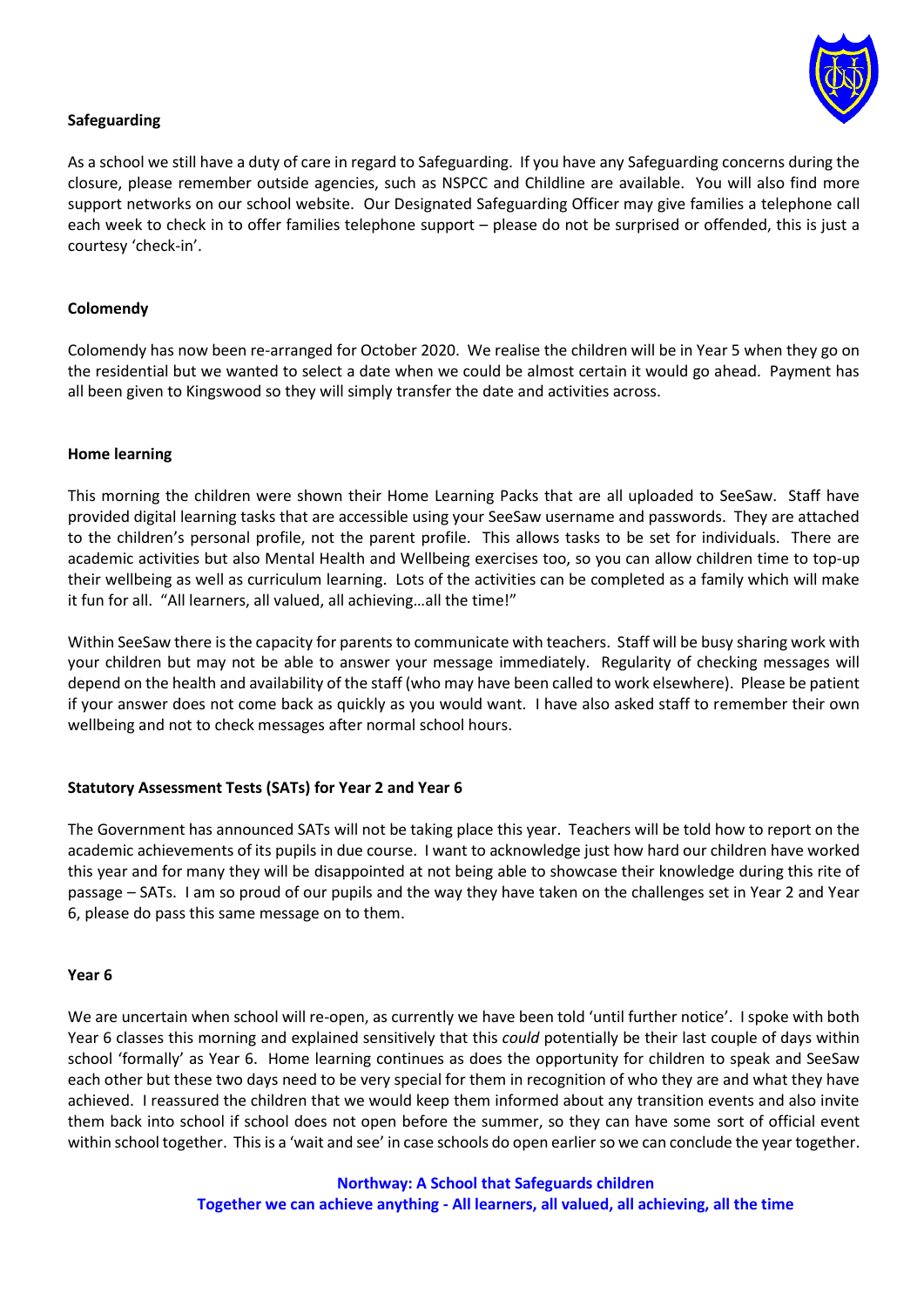

## **Free School Meals**

If your child is in receipt of Free School Meals, Liverpool City Council are operating a scheme where you are able to collect a voucher from any of the Children's Centres. Our nearest Children's' Centre is Wavertree (by the Aquatic Centre) or at Rudston School site. Parents will be issued with a letter from school; this should be taken to the Children's Centre along with photographic ID to receive the voucher. More details will be given in the individual letter.

#### **Keyworker provision**

The Government has tasked Local Authorities to provide settings for Key Worker children, vulnerable and EHCP pupils to access. The City Council are still working on this strategy. We have been informed this will take place at various hubs across the city. We will inform you once we have received the plan.

## **And finally…**

I want to thank you for all your support over these past few weeks, especially during this time of increasing worry and uncertainty. Even during these difficult times, there is always **hope**. Being part of such a strong community such as Northway adds hope to the situation. Please do keep in touch with school friends using whatever method suits your personal situation. I know the children will really appreciate that as much as you as parents.

Our School Values alongside Respect are: Trust, Perseverance, Compassion, Courage, Forgiveness and Hope. Our community has shown trust, perseverance, compassion, courage and hope in bucket loads this past few weeks. If we all continue to persevere, be courageous and act with compassion to those who need our help; we will all be able to keep that inner hope. Just remember it is Northway, where together we can achieve anything. Northway setting the standard for the rest of the country.

Please look after each other, keep washing those hands(!) and we very much look forward to seeing you when this current situation has run its course.

Yours sincerely,

MJ Hargreaves Headteacher

**email: [closure@northway.liverpool.sch.uk](mailto:closure@northway.liverpool.sch.uk)**

**Have you downloaded and activated your ParentAPP? Please check it is working before tomorrow.**